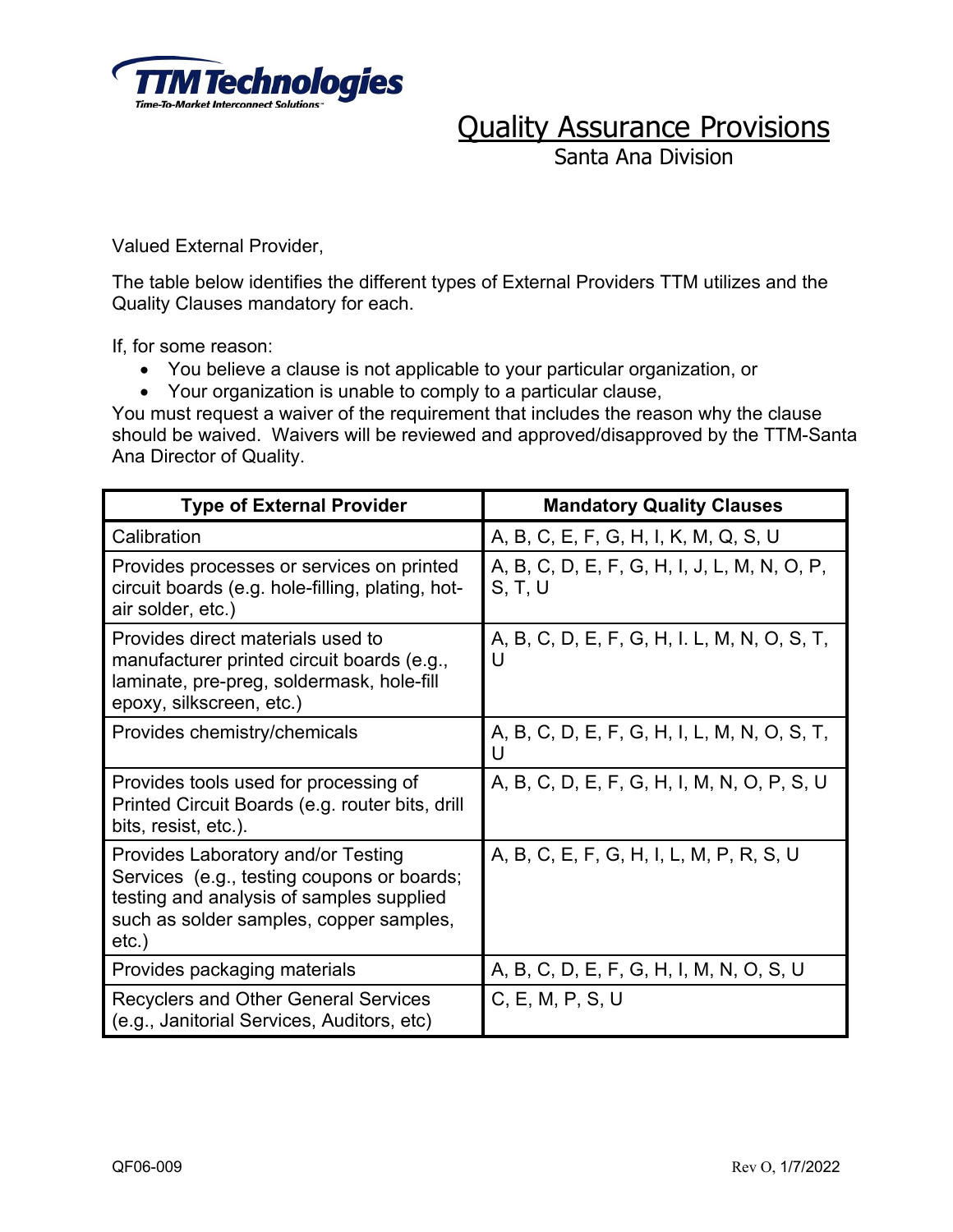

Santa Ana Division

# **QUALITY CLAUSES**

# **A. Communication and Documentation:**

Changes proposed by the external provider, both material and process, which may affect form, fit, function, reliability, serviceability, performance, regulatory compliance and safety must be submitted in writing 60 days in advance of such change, for TTM–Santa Ana approval. This includes, but is not limited to, discontinuance of supply of any materials to this division, changes of sources of material and/or parts (part/material transfer), changes in manufacturing processes, test procedures, manufacturing locations, relocation or replacement of equipment and any similar changes that are anticipated by sub-tier external providers. Items affected by such changes may not be delivered to TTM–Santa Ana until the external provider has received written approval for the changes from TTM–Santa Ana. At a minimum, the change notice must include the external provider's affected part number or software revision (if applicable), date of implementation, reason for the change, specific details of the change and, if available, supporting data that demonstrates the change will not negatively affect TTM–Santa Ana process compatibility. In addition, TTM – Santa Ana reserves the right to request samples for evaluation prior to approval.

# **B. Quality Management System Requirements:**

External providers shall be certified to an appropriate quality management system, ISO 9000 preferred or equivalent. However, as an absolute minimum, the external provider must have a documented system showing effective process control of the materials, services, or chemistry supplied to TTM-Santa Ana. Those controls shall be provided to TTM-Santa Ana upon request for evidence of an effective process control system. In addition, as part of the quality management system, the external provider must show evidence of actions being taken to correct any deficiencies, and evidence that their management is reviewing their quality system on a regular basis.

# **C. Packing slips and Invoices:**

TTM – Santa Ana requires purchase order numbers to appear on all packing slips and invoices.

# **D. Non-conforming Materials:**

TTM – Santa Ana will not accept any nonconforming materials or product without prior written approval by TTM.

# **E. Corrective Action:**

Upon written request from TTM – Santa Ana, the external provider shall provide documented corrective action plan(s) to prevent future deviations from requirements within 14 days from receipt of a Supplier Corrective Action Request from TTM. As a minimum, the corrective action response must include root cause analysis, actions taken to correct and prevent a reoccurrence, and date of effectivity.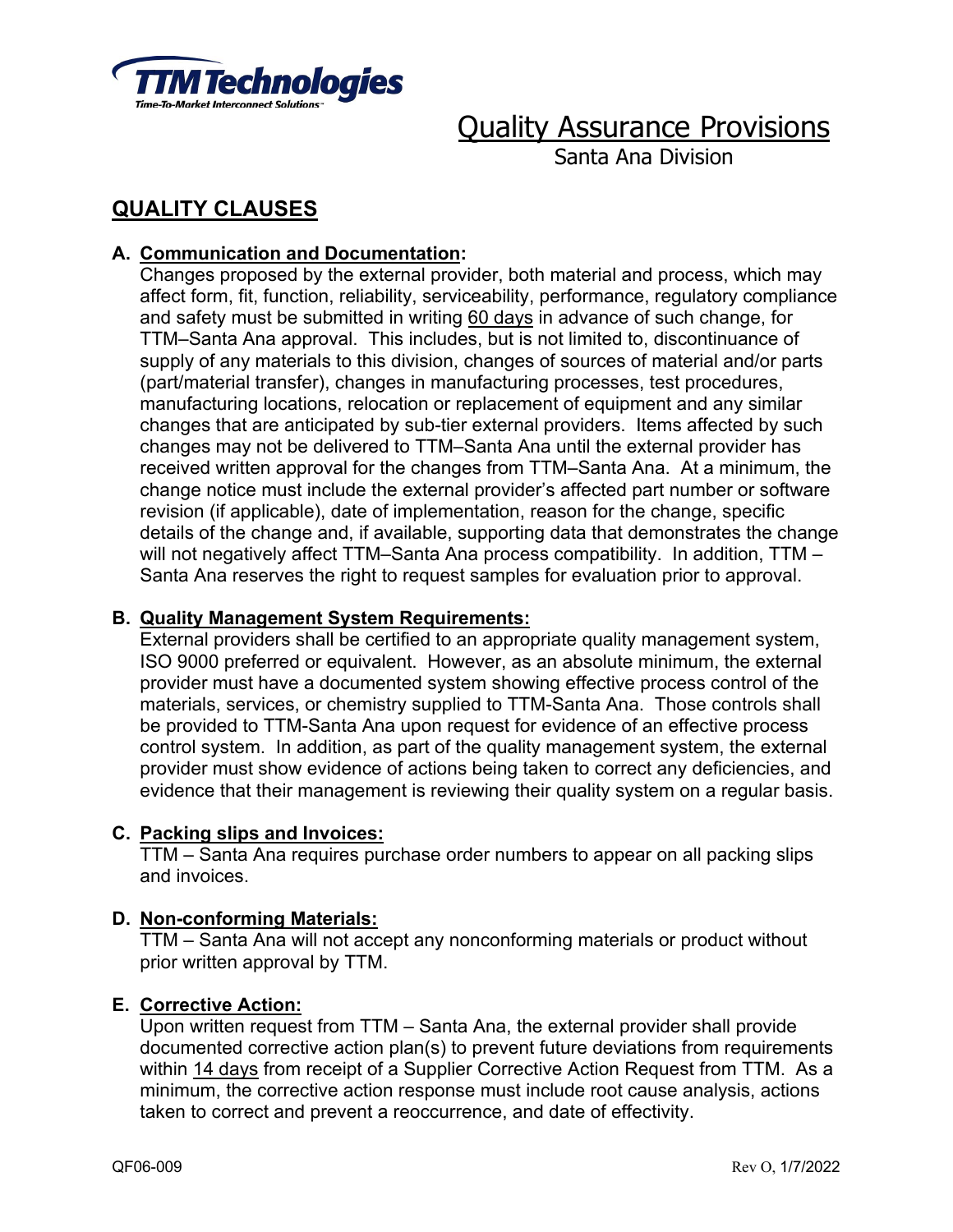

Santa Ana Division

# **F. Right of Access:**

After providing advanced and reasonable notice, TTM-Santa Ana reserves the right of access to all applicable external provider facilities, at any level of the external provider chain, to allow their customers and/or regulatory authorities access to review any applicable records pertaining to an order of purchased goods or services. In addition, TTM-Santa Ana has the right to request source inspection at any time for any products to be delivered for a specified purchase order after providing reasonable notice.

# **G. Survey/Audit Request:**

TTM – Santa Ana may audit the external provider's quality management system at periodic intervals, upon written advance notification.

# **H. Quality Requirements Flow-down:**

It is the external provider's responsibility to ensure that TTM-Santa Ana and applicable customer requirements are flowed down to all sub-tier external providers.

#### **I. Quality Record Retention:**

The external provider is required to maintain records of acceptance activities for services performed and/or products and services delivered to TTM – Santa Ana. These records may include, as appropriate, test/inspection criteria, revision level of documents/equipment/software used, operating procedures (planning, routing or traveler sheets), dates of test/inspection and the results, and any physical specimens used as part of the inspection process. The records required shall be retained for an indefinite time frame (based on lifetime of customer products), unless otherwise stated on purchase order documentation, or as agreed upon with TTM – Santa Ana in order to meet customer retention requirements.

# **J. Quality Record First Article Submittal:**

A first article form must be submitted with each work order that was processed. The first article paperwork must include as a minimum, the date of manufacturing and record of documented inspection results, and evidence of product acceptance by the organization prior to shipping to TTM-Santa Ana.

# **K. Calibration System Requirements:**

Calibration subcontractors shall establish and maintain a documented calibration program that is in compliance with the requirements of ANSI NCSL Z540-3, which includes traceability to the National Institute of Standards and Technology (NIST). Subcontractors who have service agreements for equipment manufactured by them shall assure the equipment is serviced and verified to their recommended requirements.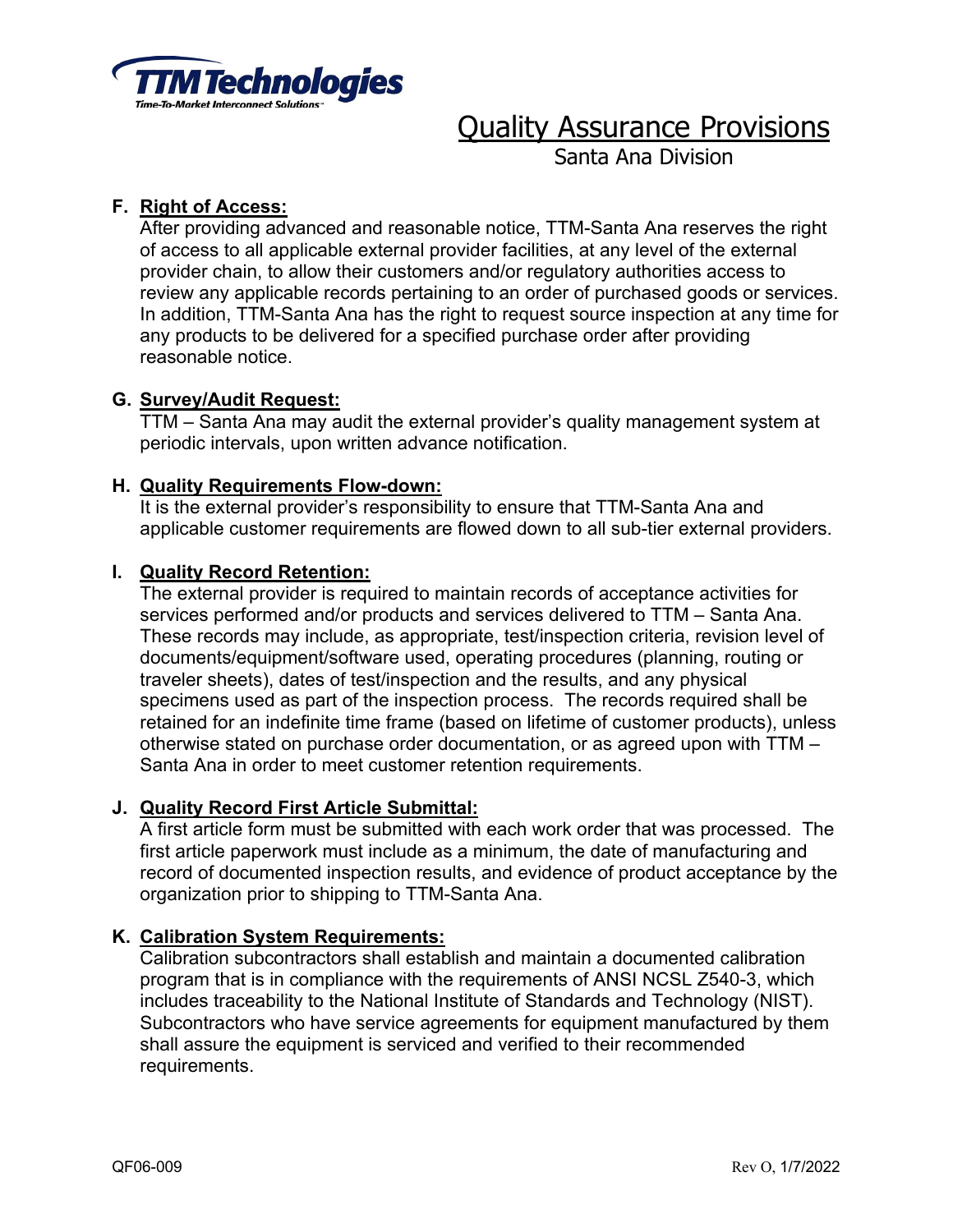

Santa Ana Division

# **L. Quality Record Certificate of Conformance:**

A Certificate of Conformance must be sent with each lot of materials/chemistry delivered to TTM-Santa Ana. The certificate of conformance, as a minimum, shall contain:

Subcontractor/Vendor name Purchase order number Lot identification Part/tool name Manufacturing date Expiration dates (for limited life material) Date and signature of authorized company representative.

#### **M. Order of Precedence:**

In case of conflicts between purchase order, shipper, or referenced specification (includes customer specification or TTM 'QS' specification), the referenced specification will take precedence.

#### **N. Foreign Object Elimination:**

- a. The external provider shall establish and maintain an effective Foreign Object Damage/Debris (FOD) Prevention Program to reduce FOD.
- b. The material supplied to TTM Santa Ana shall be manufactured in an environment that is free of foreign objects (debris). The external provider's program shall utilize effective FOD prevention practices. The program shall be proportional to the sensitivity of the design of the product(s) to FOD, as well as, to the FOD generating potential of the manufacturing methods.
- c. The written procedures or policies developed by the seller shall be subject to review upon request by the TTM – Santa Ana.

# **O. Counterfeit Part Prevention:**

For those who provide materials, the external provider shall not deliver products that contain counterfeit electrical and/or mechanical material/elements. External provider must notify TTM and disclose the source of materials if the materials become the subject of a legal or counterfeit issue. External provider shall have a program in place to be able to authenticate the materials being delivered to TTM. The link to TTM Technologies position and requirements for counterfeit parts is located at the following link:

https://www.ttm.com/en/suppliers/ttm-requirements-for-suppliers Click on: Supplier Counterfeit Parts Requirements.pdf.

TTM Technologies may submit a material to an outside lab for testing to confirm validity of materials used in the product at any time without the external provider's consent.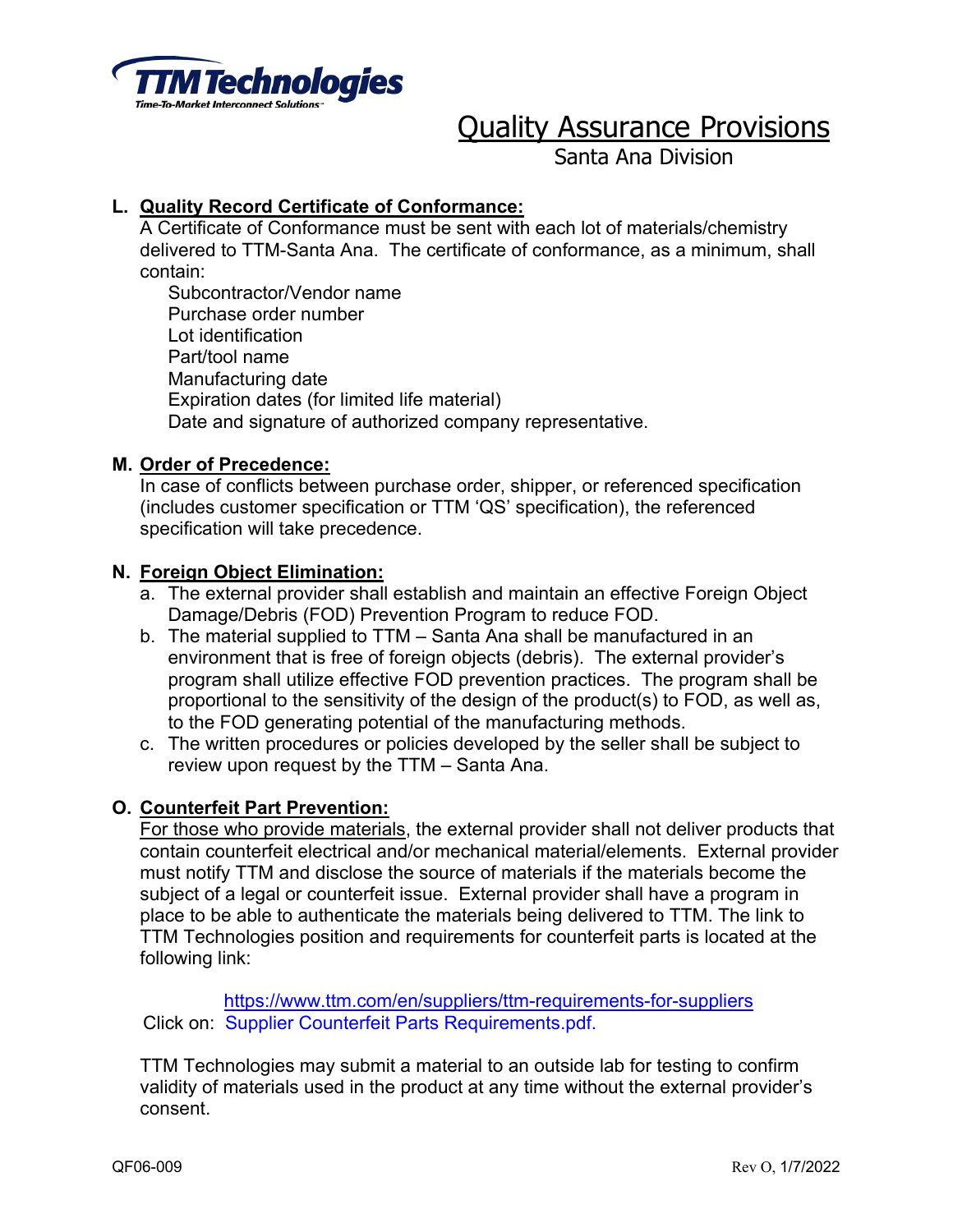

Santa Ana Division

# **P. ITAR Compliance**:

The external provider must be ITAR (International Traffic in Arms Regulations) compliant and provide evidence upon request that personnel who are within the facility or supply a service to TTM-Santa Ana product are either U.S. citizens or permanent residents (applies when working on ITAR product). If the external provider conducts work on ITAR product or has access to ITAR drawings, they must also be registered for ITAR with the Department of Defense.

# **Q. Calibration ITAR Requirements:**

Calibration external providers who come into the TTM facility must be U.S. persons (U.S. citizen or permanent resident). If the person coming in is a permanent resident, TTM must be notified up front and person must supply copy of resident card before notification of visit to the TTM facility.

# **R. Certification of Laboratory Reports:**

Laboratory reports provided by laboratories for documented testing per regulatory standards shall identify appropriate accreditation.

# **S. Fraud & Falsification:**

Where the external provider's services or materials are performed or used, directly or indirectly, on products produced under contract, that may affect the national security of the United States and the requirements, these contracts are designed to ensure that essential attributes of the work force and their sub-tier external providers are carefully checked or inspected and that records accurately reflect the results of the work. The external provider shall not, in any manner, falsify, conceal or alter any material fact, or provide any false, fraudulent or fictitious statement of representation in connection with the work under any contract within the jurisdiction of the Government. Doing so is not only prohibited, but may be punishable under Federal Law.

# **T. Conflict Mineral Reporting:**

The following statements apply to those who need to provide conflict mineral reports:

- a. External provider shall annually submit the latest version of a completed and accurate conflict minerals reporting template (CMRT) issued by the Conflict Free Sourcing Initiative (CFSI). The report CMRT shall be completed in English and submitted in Excel format.
- b. External providers to PCB divisions shall utilize source smelters that are validated as conflict free smelters (CFS) by third party organizations such as CFSI, LBMA, or RJC. External providers to EMS divisions shall utilize CFS source smelters whenever possible as customer bill-of-materials specifications permit.
- c. External providers shall notify TTM-Santa Ana at least 90 days prior to any change in source smelters and shall confirm such changes in a revised CMRT.